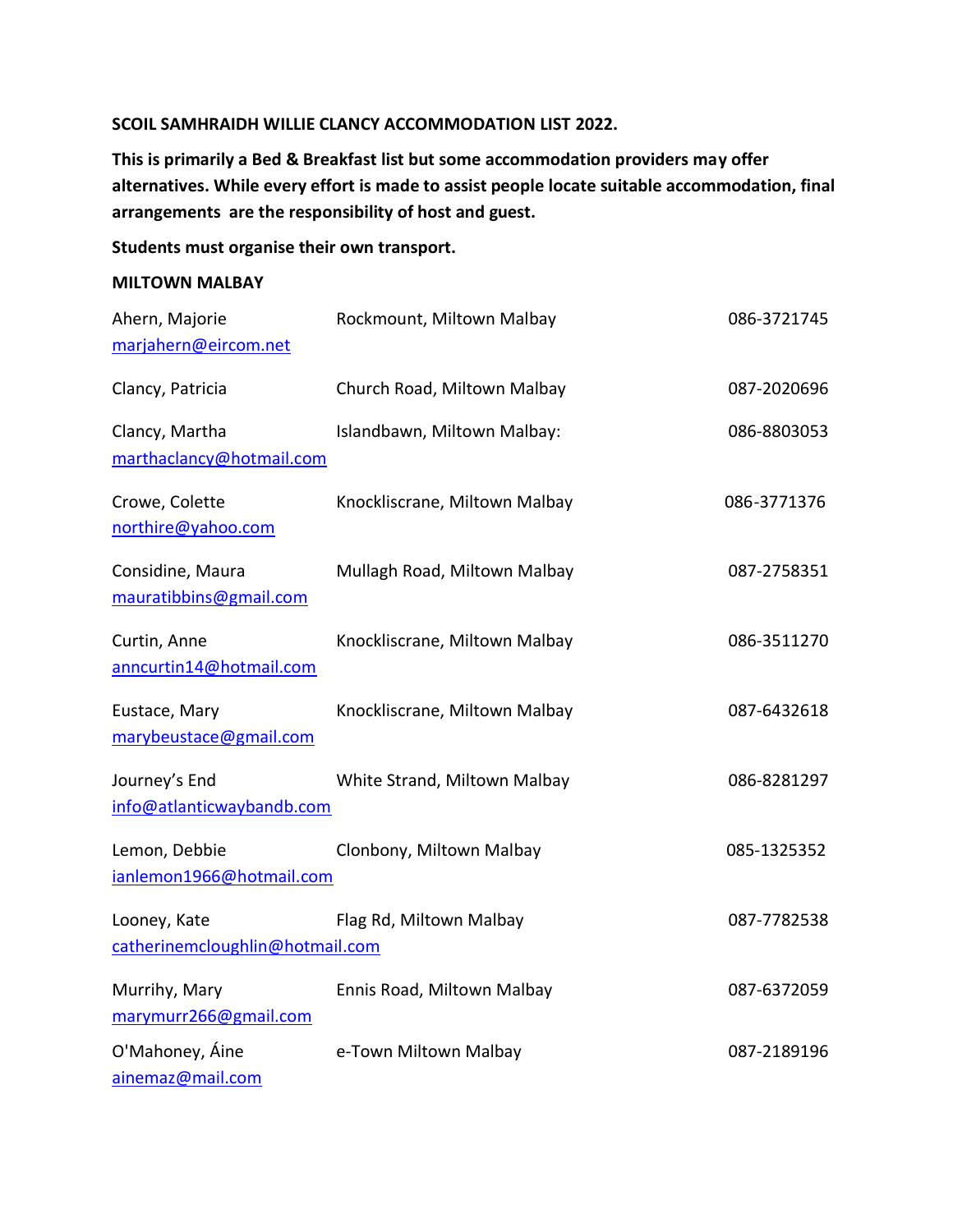| Talty, Lourda<br>lourdatalty@eircom.net                        | Glendine, Miltown Malbay   | 087-0529103                |
|----------------------------------------------------------------|----------------------------|----------------------------|
| Tubridy, Sheila<br>tubridysheila@gmail.com                     | Dromin, Miltown Malbay     | 086-1989386                |
| Twomey, Karen<br>karen8twomey@gmail.com                        | Mullagh Rd, Miltown Malbay | 086-2081771                |
| <b>SPANISH POINT</b>                                           |                            |                            |
| Armada Hotel<br>reservations@armadahotel.com                   | Spanish Point              | 065-7084110                |
| <b>Bellbridge House Hotel</b><br>info@bellbridgehotelclare.com | Spanish Point              | 065-7084038                |
| Coast Lodge<br>thecoastlodge@hotmail.com                       | Spanish Point              | 089-9625463                |
| Fitzgerald, Nell<br>dkfitzgerald@tintet.ie                     | Spanish Point              | 087-7505857                |
| Lahiffe, Bayview Guest House<br>dburke@cldc.ie                 | Spanish Point              | 087 9624287<br>065-7084006 |
| Murrihy, Noreen<br>southwindbnb@gmail.com                      | Spanish Point              | 087-9505349                |
| <b>MULLAGH/ CROSSES OF ANNAGH</b>                              |                            |                            |
| Brooks, Theresa<br>theresavb6@gmail.com                        | Crosses of Annagh          | 087-9863870                |
| Curtin, Nora                                                   | Mountscott, Mullagh        | 087-9516084                |
| Morrissey, Angela<br>info@seacrest-clare.com                   | <b>Crosses of Annagh</b>   | 086-3250833                |
| Sexton, Pat<br>patsexton06@hotmail.com                         | Mountscott, Mullagh        | 087-6471671                |